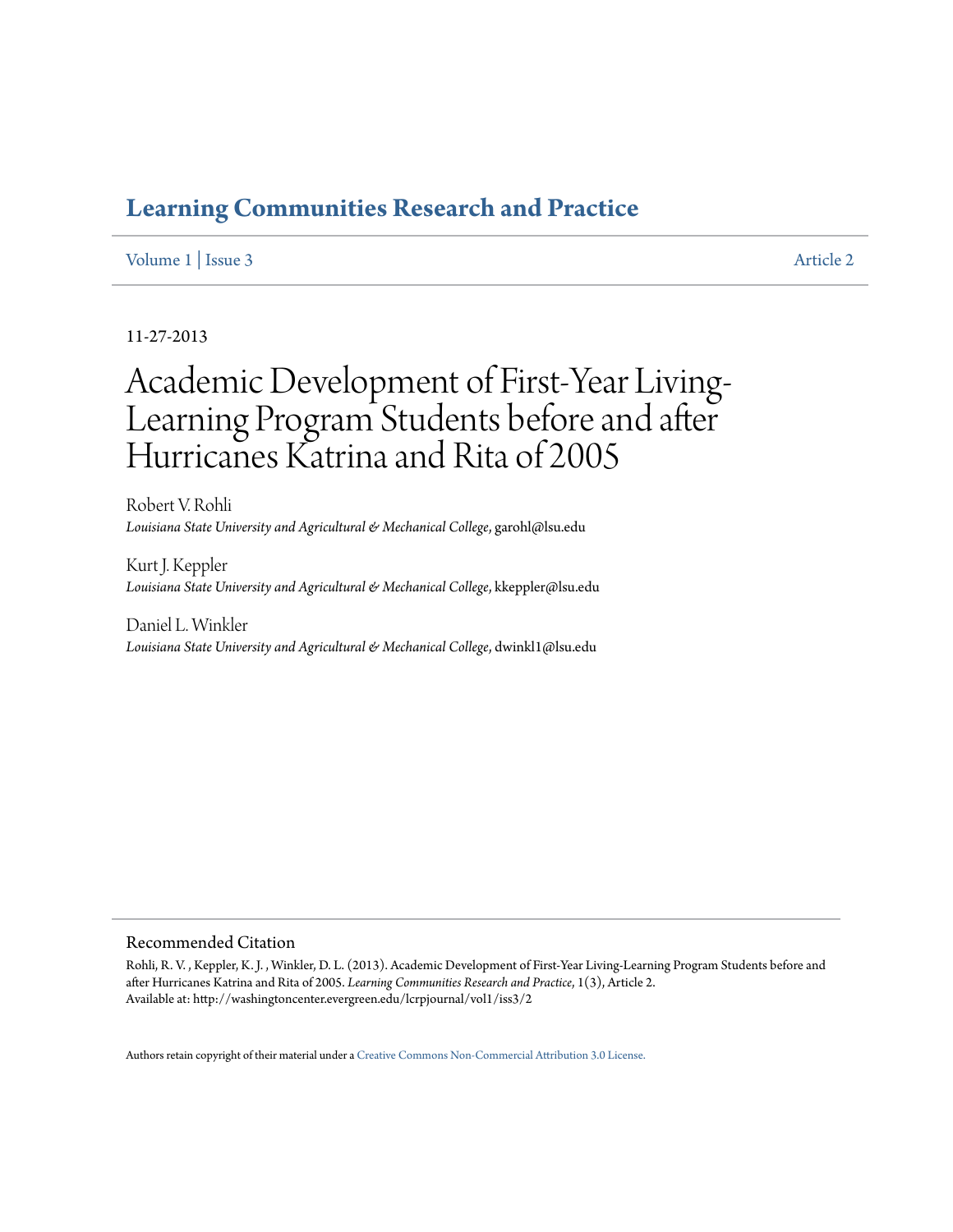## Academic Development of First-Year Living-Learning Program Students before and after Hurricanes Katrina and Rita of 2005

## **Abstract**

Previous research suggests that the far-reaching impacts of hurricanes include the academic performance of students. In an examination of such impacts, we found a trend toward self-perceived decline in some performance indicators relative to students at peer universities. However, few longitudinal impacts were found, perhaps because of the sense of community offered by the living-learning program. These results may inform administrators and faculty of areas for emphasis in mitigating future impacts.

Robert V. Rohli is a Professor of Geography and Faculty Director of the Residential Colleges Program at Louisiana State University in Baton Rouge, LA.

Kurt J. Keppler is Vice Chancellor for Student Life & Enrollment at Louisiana State University.

Daniel L. Winkler is a Graduate Assistant at Louisiana State University.

#### **Keywords**

Hurricane Katrina, Hurricane Rita, living-learning program, educational assessment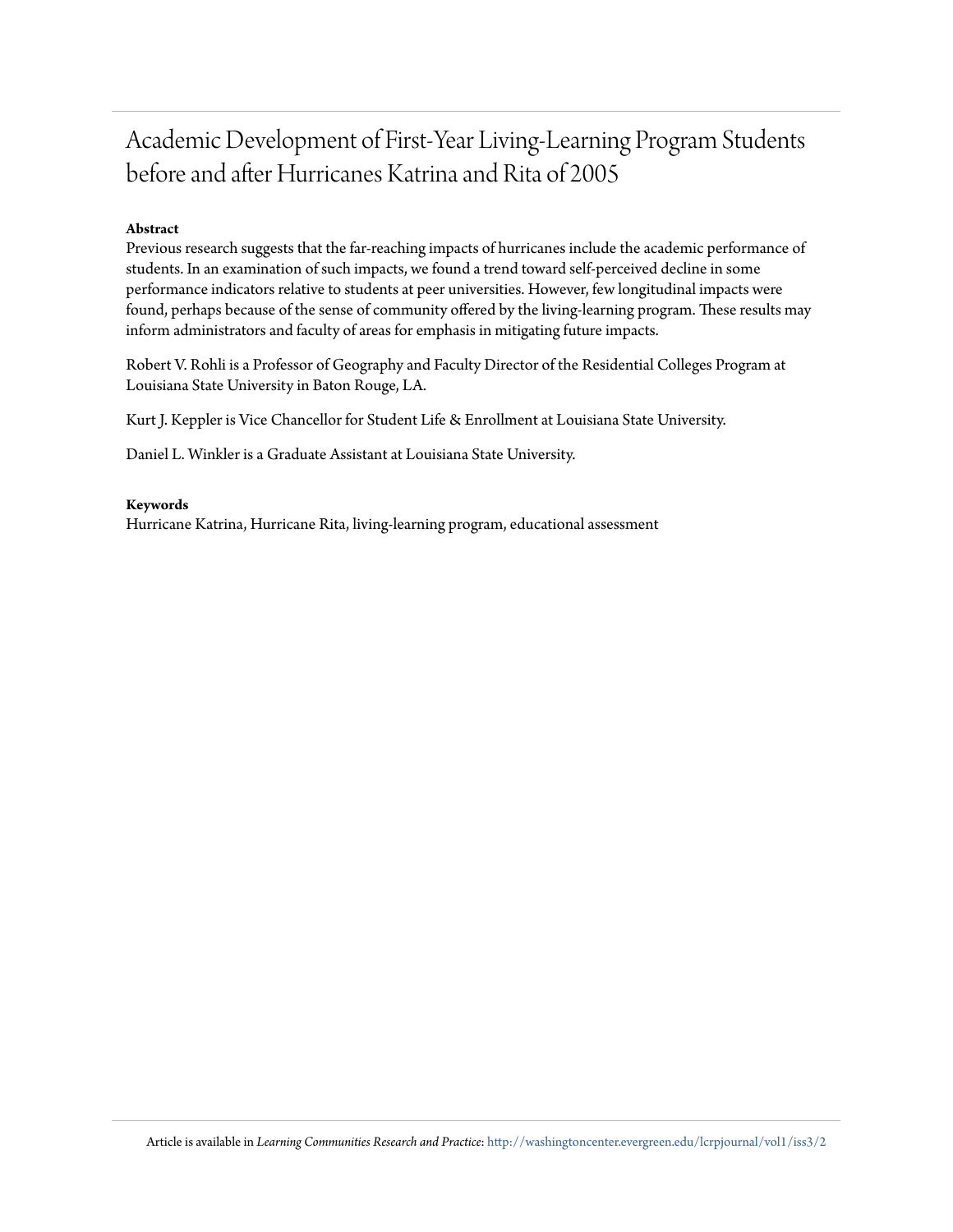#### **Introduction**

Hurricane Katrina's landfall in southeastern Louisiana on August 29, 2005 led to the most expensive and one of the deadliest natural disasters in U.S. history. Approximately three weeks later, Hurricane Rita washed ashore in southwestern Louisiana, causing more devastation. Area universities closed for a minimum of four class days. According to the Office of Budget and Planning at one large public university impacted by the storms, upon re-opening, that university admitted 2,387 undergraduate and 313 graduate students from severely affected institutions. Long-term impacts to area residents, including the first-year university students, remain important to understand.

The purpose of this research is to analyze the academic performance of firstyear students before and after the hurricanes of 2005 at Louisiana State University (LSU), a campus that was peripheral to landfall but central to the impact of the storms. Comparisons will also be drawn for first-year students in living-learning communities (LLCs) *vs*. their peers residing on campus but not in LLCs (i.e., "traditional hall" students), their peers residing off campus, and first-year LLC students in peer universities. In addition to grade point average (GPA) data, the metrics for comparison consist of self-reported answers to survey questions that serve as indicators of three academic core outcomes: critical thinking ability, sense of civic and social responsibility, and communication skills. "Critical thinking ability" follows Facione, Facione, & Giancarlo's (2001) definition to include truth-seeking, open-mindedness, analyticity, systematicity, selfconfidence, inquisitiveness, and maturity. "Sense of civic and social responsibility" is defined broadly to include the development of ethical decisionmaking skills in daily life, interpersonal relationships and skills, understanding of diversity (Longerbeam & Sedlacek, 2006), and policies of cyber-citizenship. "Communication skills" include written, spoken, visual, and technological media, and appropriate use and presentation of data when conveying a point.

#### **Site**

The study site is a learning-centered, research-extensive university located between the trajectories of Hurricanes Katrina and Rita (Figure 1). Total enrollment immediately prior to the storms was 30,564 students, with 80.4 percent of the students from within the state. A total of 22.6 percent were listed as permanent residents of the seven-parish, New Orleans standard metropolitan area, where Katrina's impact was most extensive, with another 8.1 percent of the students from the nine southwestern Louisiana parishes most affected by Rita (Office of Budget & Planning).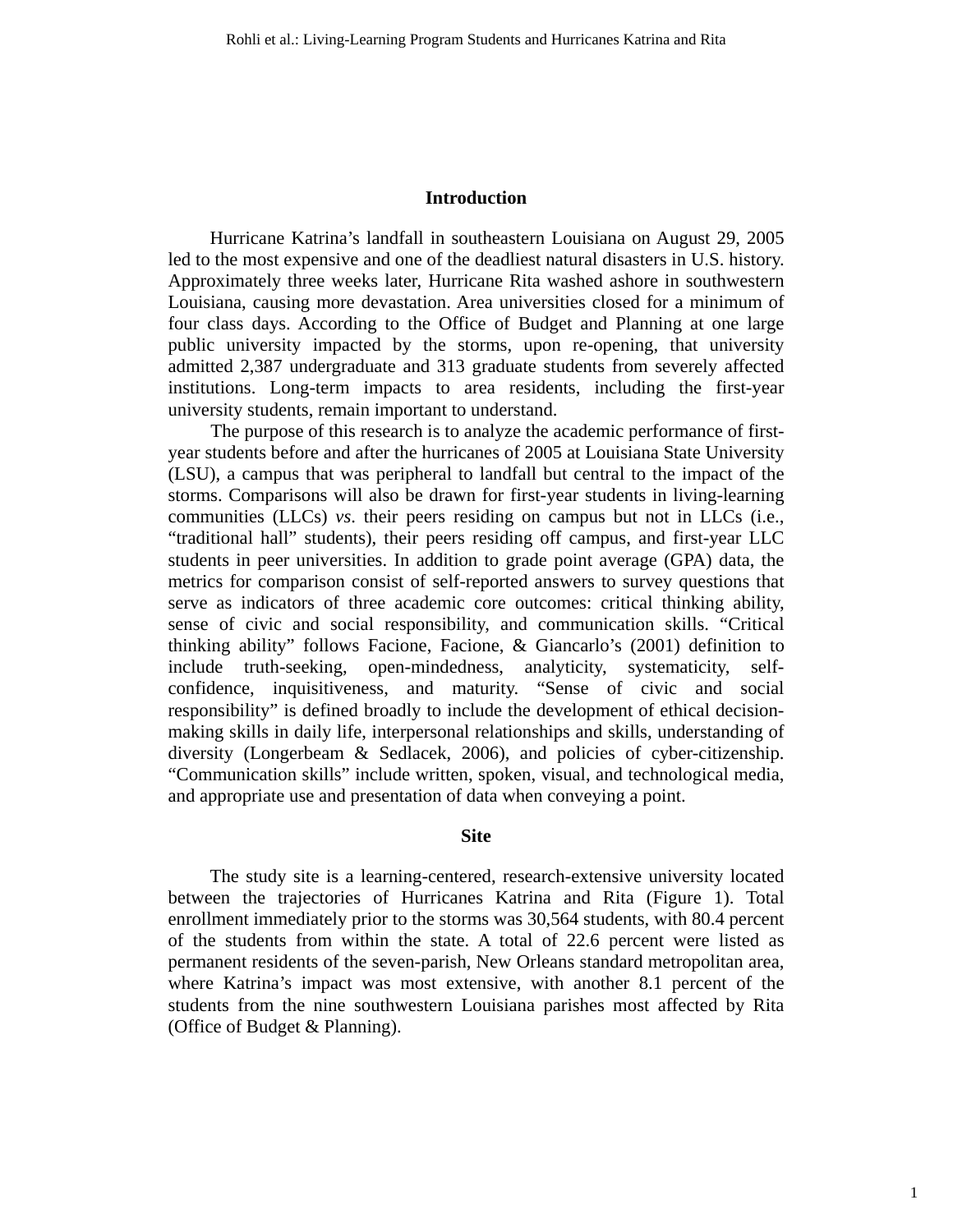

**Figure 1. Tracks of Hurricanes Katrina and Rita, and cities mentioned in the text.** 

At the onset of the storms, three LLCs existed at the institution. The Honors College housed 542 students, with 430 (79.3 percent) being first-year students. Programs at the Honors College emphasized academic content, offering small seminar-style courses, frequent faculty colloquia, community service, study abroad, and undergraduate research. Residential College A was in its sixth year, housing 418 first-year students from the full spectrum of majors who were exposed to the first-year experience theme. Programs in Residential College A focused on personal growth, transition to the university and adulthood, and academic development, with some informal linkages between course sections in English, political science, and history. Residential College B was in its fourth year and home to 147 first-year students. Co-curricular programs in that hall emphasized technology as a tool for both academic and social development, with special course sections, primarily in English composition, that allowed technologically-savvy students to write on themes of interest to them. While no crisis management programs existed prior to the hurricanes, group discussions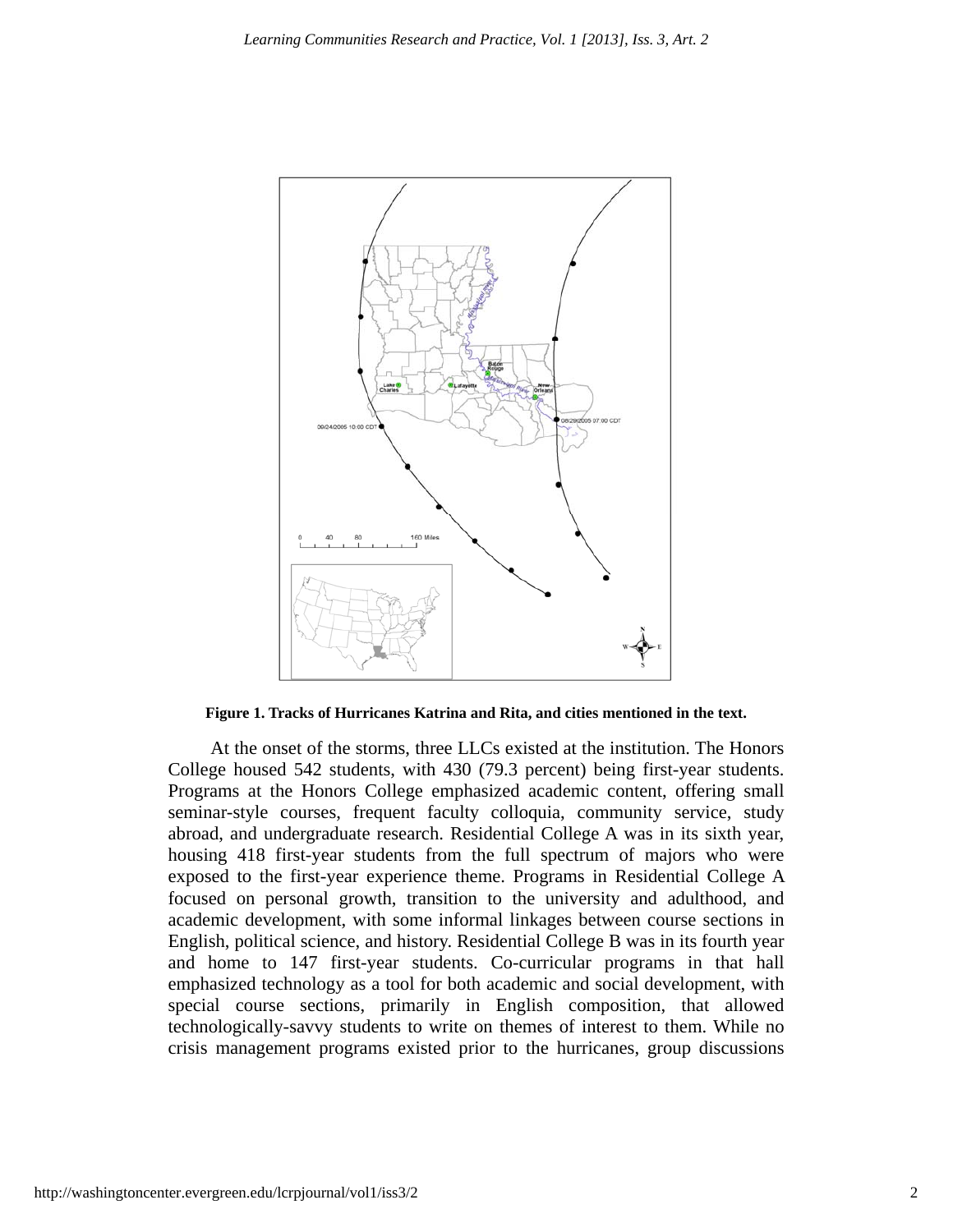and informal mentoring were common after the storms. None of the LLCs changed significantly in focus between 2004 and 2007. All LLC academic initiatives were incorporated in support of the three academic core outcomes.

### **Literature Review**

Singular events in the last few years have been shown to have direct and perhaps irreversible impacts on academic, cognitive, and psychosocial development. For example, impacts of the 9/11 terrorist attack on decision making (Sacco, Galletto, & Blanzieri, 2003) and on medical students' performance (Strenge, 2003) have been noted. The Texas A&M bonfire tragedy also affected student development (Gortner & Pennebaker, 2003). Several studies (*e.g.*, Crawford, Kahn, Gibson, Daniel, & Crane, 2008; Dicarlo, Delcarpio, & McClugage, 2008; Dicarlo et al., 2007; Krane et al., 2007) have documented Hurricane Katrina's impact on medical students in New Orleans. Ladd, Gill, & Marzalek (2007) noted that 55 percent of the 7100 student survey respondents at three New Orleans universities reported feeling depressed following Katrina, with 22 percent reporting symptoms that might be considered evidence of "clinical depression." Kishore et al. (2008) suggested that the impacts of Katrina on university students, faculty, and staff would require social and mental services for several years. Gill et al. (2006) reported similar magnitudes of Katrina's financial, physical, and emotional impacts on Mississippi State University students. Though analogous impacts of Rita are less documented in the literature, they are likely to be no less catastrophic to those affected.

Previous studies verify that LLCs enhance student development and engagement (*e.g.*, Inkelas & Weisman, 2003; Zhao & Kuh, 2004; Pasque & Murphy, 2005). For instance, LLC students succeed more than their peers in traditional residence halls (Pike, 1999), and they perceive a growth in their liberal arts education (Inkelas et al. 2006a). LLCs are especially helpful to firstgeneration students (Inkelas, Davis, Vogt, & Leonard, 2007), minority students (Johnson et al., 2007), and students at very small or very large institutions (Inkelas, Soldner, Longerbeam, & Brown-Leonard, 2008) in providing an added sense of belonging and attention by faculty and professional staff.

One might conclude though, that these academic benefits are not the direct result of LLC instruction or programs. Instead, as Pike, Schroeder, & Berry (1997) noted, LLCs may indirectly improve academic achievement by making the students feel more comfortable in their college/university environment. For the purposes of this paper, this indirect aid is extremely important as it might provide needed comfort in the aftermath of a disaster. Moreover, LLCs could conceivably do more than simply comfort people after disasters. It may be that they help students develop the thinking and communal skills to manage the disaster's aftermath by having a positive impact on all three of the academic core outcomes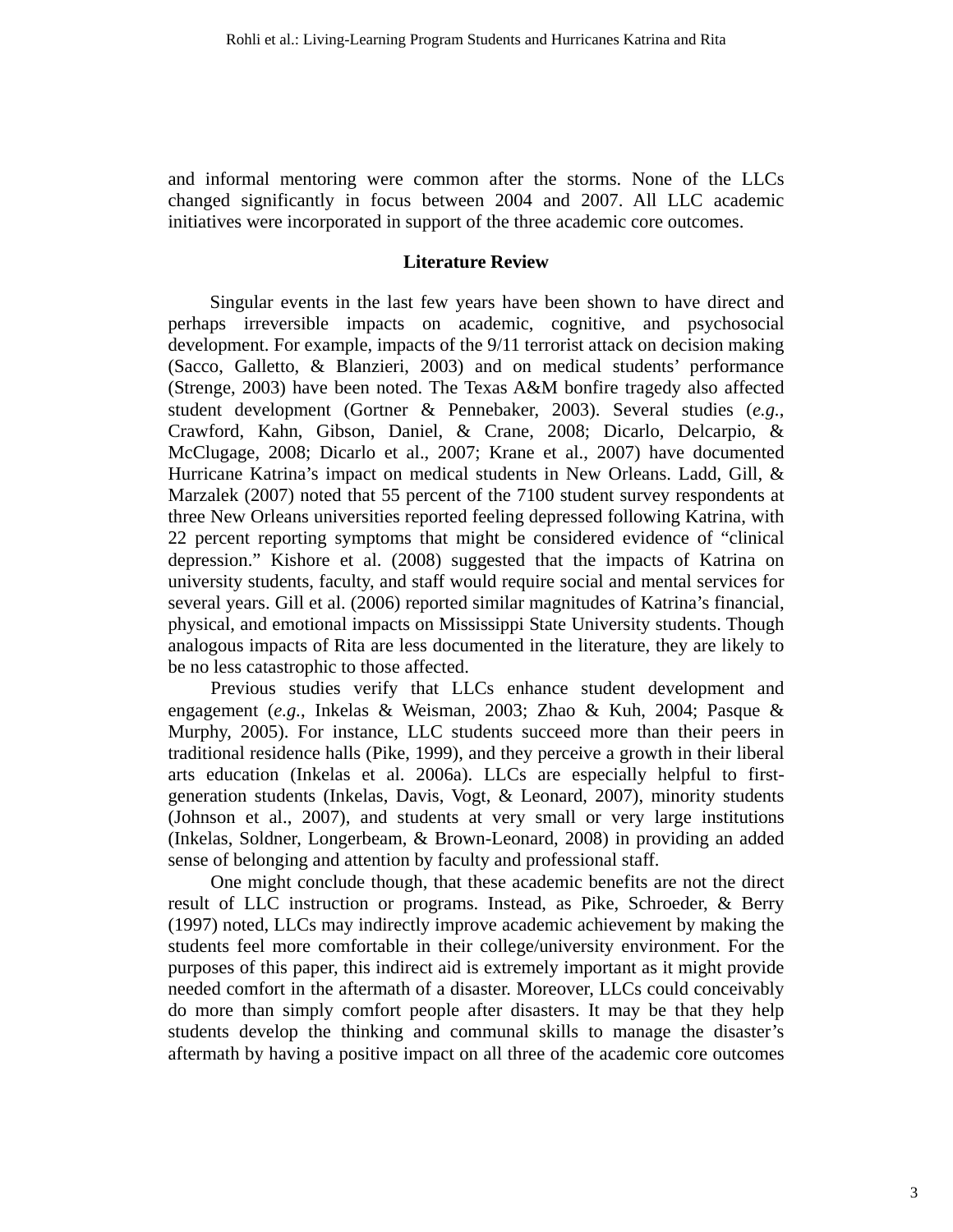considered here: improvement in critical thinking ability, sense of community and social responsibility, and communication skills.

The research suggests that LLCs have an impact on core academic outcomes. Pascarella & Terenzini (1991) found that LLCs enhanced critical thinking skills and cognitive development. More numerous studies demonstrate how LLCs develop students' communal skills. Rowan-Kenyon, Soldner, & Kurotsuchi-Inkelas (2007) found that students in civically-based LLCs exhibit a stronger sense of civic engagement than students in other LLCs and in traditional residence halls. Dong's (2005) work concurred with this, noting that LLCs helped increase levels of student volunteerism, community service, and civic empowerment. A more concrete example of these skills can be seen in Schroeder & Mable (1994). There, the researchers describe how LLCs develop civic leadership skills by helping them learn how to share personal experiences, to ask open-ended questions, and to rephrase what was said previously to reassure all participants that effective listening is taking place. These enhanced communication skills can even proliferate into higher-level faculty-student interactions (Cox & Orehovec, 2007).

## **Research Questions**

Our research was designed to address the following questions:

- 1. To what extent did the students feel impacted by the storms?
- 2. Did the first-year LLC students report different levels of proficiency in critical thinking ability, sense of civic and social responsibility, and/or communication skills than their on-campus first-year peers in traditional halls and first-year LLC students at peer universities before and after the hurricanes of 2005?

## **Data and Methods**

The researchers collected GPA data from entering students' high school years and their first university semester and year, provided by the university's Office of Budget and Planning. This was done for fall and continuing summer, full-time, degree-seeking, first-time, first-year students entering from 2000 to 2009.

In addition, a subset of the questions from the April 2004 and April 2007 National Survey of Living-Learning Programs (NSLLP, Inkelas, Vogt, Longerbeam, Owen, & Johnson, 2006b) was used as a performance indicator. Data collection was conducted by contacting students by electronic mail and directing them to an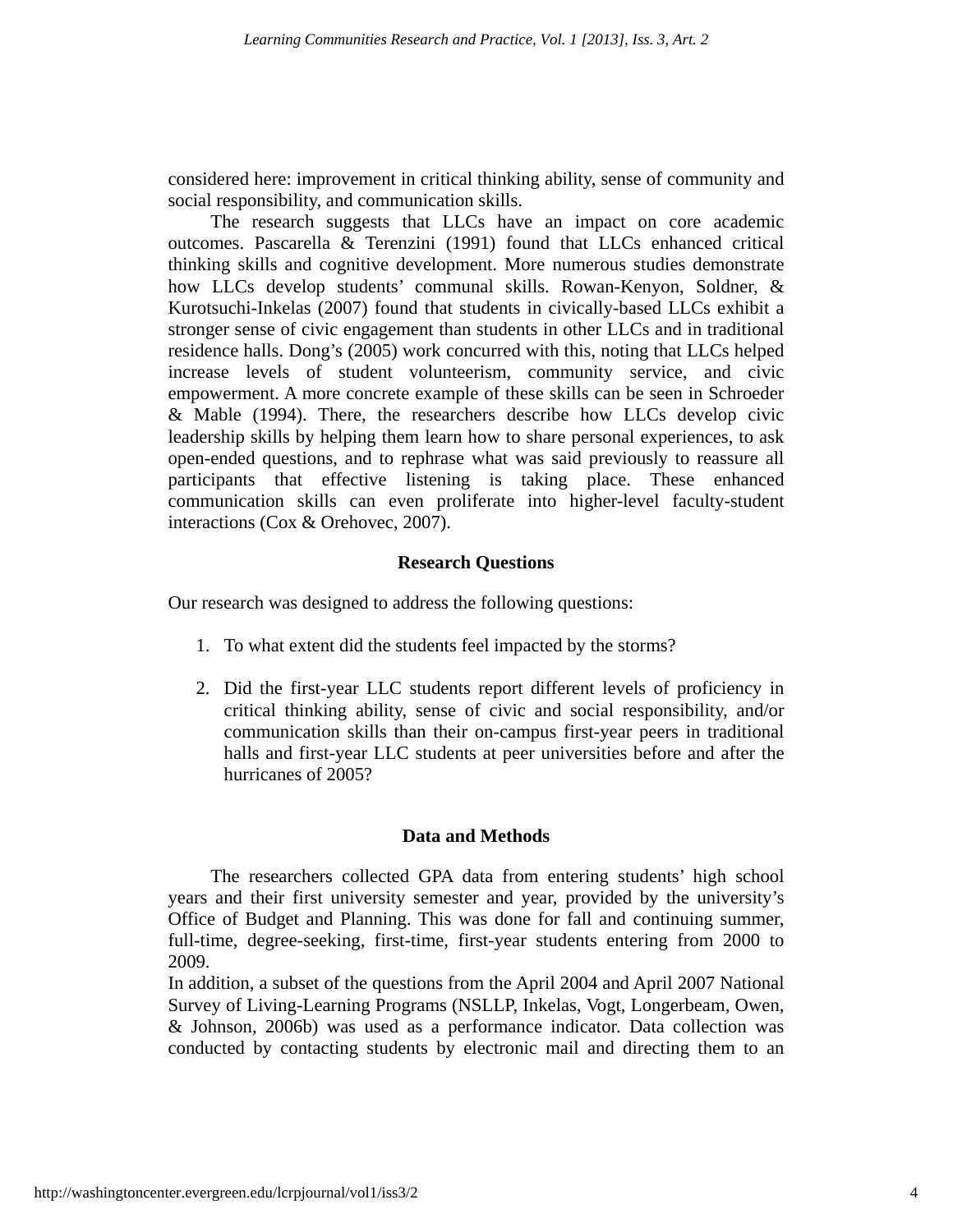Internet survey. (All data were collected and most electronic communication were sent to participants by Survey Sciences Group, LLC.) The survey asked students about how they perceived their achievement in the three academic core outcomes. All students living on campus were invited to participate, and only aggregate results by building/program were available from both surveys. Of the three LLCs, only Honors College contained a significant number of non-first-year undergraduates, 32.0 percent of the 2004 respondents, compared with 7.7 percent and 0.0 percent in Residential Colleges A and B, respectively, and 24.0 percent in 2007, compared with 6.0 percent and 4.0 percent, respectively. Although the residential colleges did not accept upperclassmen, a few first-year students identified themselves as upperclassmen on the survey because of credit received before entering the university.

A total of five questions that appeared on both the 2004 and 2007 NSLLP were deemed to indicate the degree to which critical thinking skills were affected in the LLCs, versus those university students living in traditional halls. Two questions on these surveys measure how much campus initiatives affect students' sense of civic and social responsibility. The five "communication skills" questions were subdivided into two categories. Two questions represent the quality and quantity of interactions with faculty (one for course-related interaction and the other for mentorship). Three other questions indicate the success of communication with peers. Caution should be exercised in the interpretation of results for three reasons: (1) Some questions were not included on both surveys; (2) the Honors College includes upperclassmen while Residential Colleges A and B have few or no Honors students; and (3) cross-cultural differences in the degree of self-reported progress could exist across campuses.

Statistical t-test comparisons were made between the distribution of results of the LLC students and those at LLCs in research-extensive peer institutions. In 2004, the peer institutions were considered to be those that were "Research Extensive" with 1 to 5 LLCs on campus. A total of 2,574 LLC students and 2,855 traditional hall students from seven such peer universities responded to the 2004 survey. By 2007, the definition of peer institutions changed slightly in the NSLLP to "Research University very high; < 10 LLCs". By that definition, 3,754 LLC students and 3,244 traditional hall students at 13 peer universities participated. Any divergence responses between the affected university and those of peer schools could possibly be attributed to the hurricanes of 2005, because no singular events of the magnitude of the hurricanes affected the student populations at the peer institutions.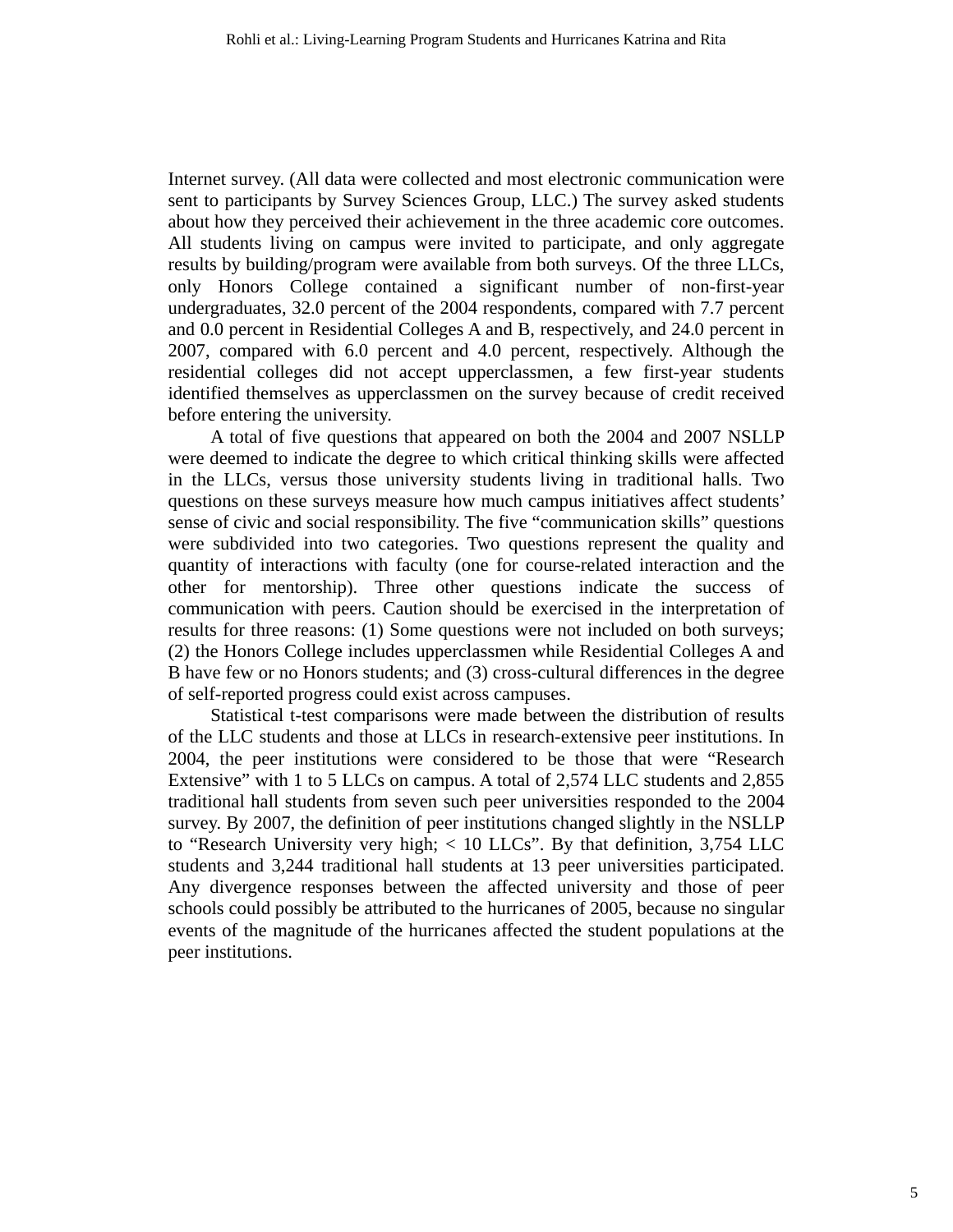Finally, the 2007 NSLLP Longitudinal Follow-up Survey (Inkelas, Daver, Vogt, & Leonard, 2007) was used to track the responses for the *same* students across the 2004 to 2007 period (i.e., from their first to fourth year at the university). A total of 50 students in traditional halls and 17 in LLCs participated in this survey. Because of the low number of LLC respondents, statistical results for this survey are not reported for LLC students.

### **Results**

### **The Perceived Role of the Hurricanes**

The first research question involved the students' perception of the extent to which the hurricanes of 2005 affected them personally. The indicator was the customized question in the 2007 and longitudinal surveys, "*To what extent did Hurricanes Katrina and/or Rita affect your academic performance?*" Table 1 suggests that the LLC students are less likely than traditional hall students to attribute academic difficulties to the storms. A total of 16.4 percent of LLC students reported that their academic performance was affected "to some degree" or "significantly" by the storms, compared with 23.1 percent for traditional hall students. It is unlikely that LLC students are less affected because they did not come from hurricane-affected regions, because they are nearly as likely to be instate residents. It seems plausible that the strength of community in the LLCs provided more comfort during the crisis than the non-LLC environments. Because of the low number of respondents, results from this customized question in the longitudinal survey were not segregated by LLC *vs*. traditional hall students (Table 1).

But again, the majority of the students in the longitudinal survey reported being affected at least slightly. Therefore, academic development over the period, as represented by the performance indicators, occurred despite the storms. The six-year graduation rate of students entering Residential College A (65.3%) and Residential College B (64.3%) in August 2005 exceeded that for the institution as a whole (59.9%), suggesting that the living-learning experience may have assisted in their long-term academic development.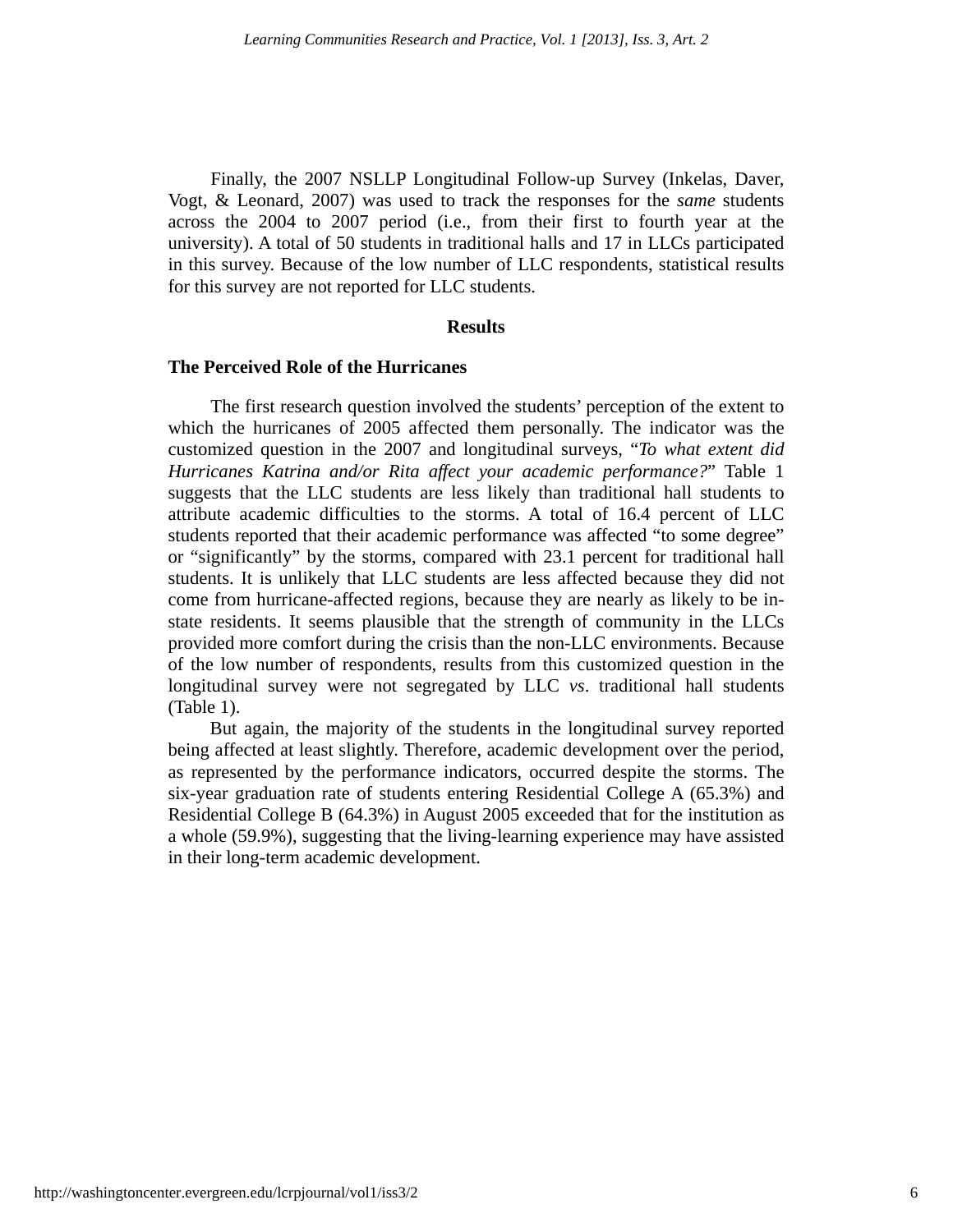### **Table 1**

**Responses to the 2007 and Longitudinal Customized Question, "To what extent did Hurricanes Katrina and/or Rita affect your academic performance?** 

|                                  | <b>LLC</b>               | <b>Traditional Hall</b>  | <b>Total</b>   |
|----------------------------------|--------------------------|--------------------------|----------------|
| Not at all (2007)                | 155                      | 224                      | 379            |
|                                  | 58.9%                    | 46.2%                    | 50.7%          |
| Not at all (longitudinal)        | $\overline{\phantom{a}}$ | $\overline{a}$           | 24             |
|                                  |                          |                          | 35.8%          |
| Slightly (2007)                  | 65                       | 149                      | 214            |
|                                  | 24.7%                    | 30.7%                    | 28.6%          |
| Slightly (longitudinal)          | $\overline{\phantom{a}}$ | $\overline{a}$           | 23             |
|                                  |                          |                          | 34.3%          |
| To some degree (2007)            | 27                       | 53                       | 80             |
|                                  | 10.3%                    | 10.9%                    | 10.7%          |
| To some degree (longitudinal)    | $\overline{\phantom{a}}$ | $\overline{a}$           | 16             |
|                                  |                          |                          | 23.9%          |
| Significantly (2007)             | 16                       | 59                       | 75             |
|                                  | 6.1%                     | 12.2%                    | 10.0%          |
| Significantly (longitudinal)     | $\overline{\phantom{a}}$ | $\overline{\phantom{0}}$ | $\overline{4}$ |
|                                  |                          |                          | 6.0%           |
| Total respondents (2007)         | 263                      | 485                      | 748            |
| Total respondents (longitudinal) | 17                       | 50                       | 67             |

## **Critical Thinking Ability, Sense of Civic and Social Responsibility, and Communication Skills in LLC students**

The second research question focused on whether first-year LLC students reported different levels of proficiency in critical thinking ability, sense of civic and social responsibility, and/or communication skills than their on-campus firstyear peers in traditional halls and first-year LLC students at peer universities before and after the hurricanes of 2005. Despite the cautions that must be exercised in drawing conclusions from self-reported surveys (Pascarella, 2001), the NSLLP results provide some evidence that in 2004 the LLC students felt more satisfied in their critical thinking skills than first-year students in LLCs at peer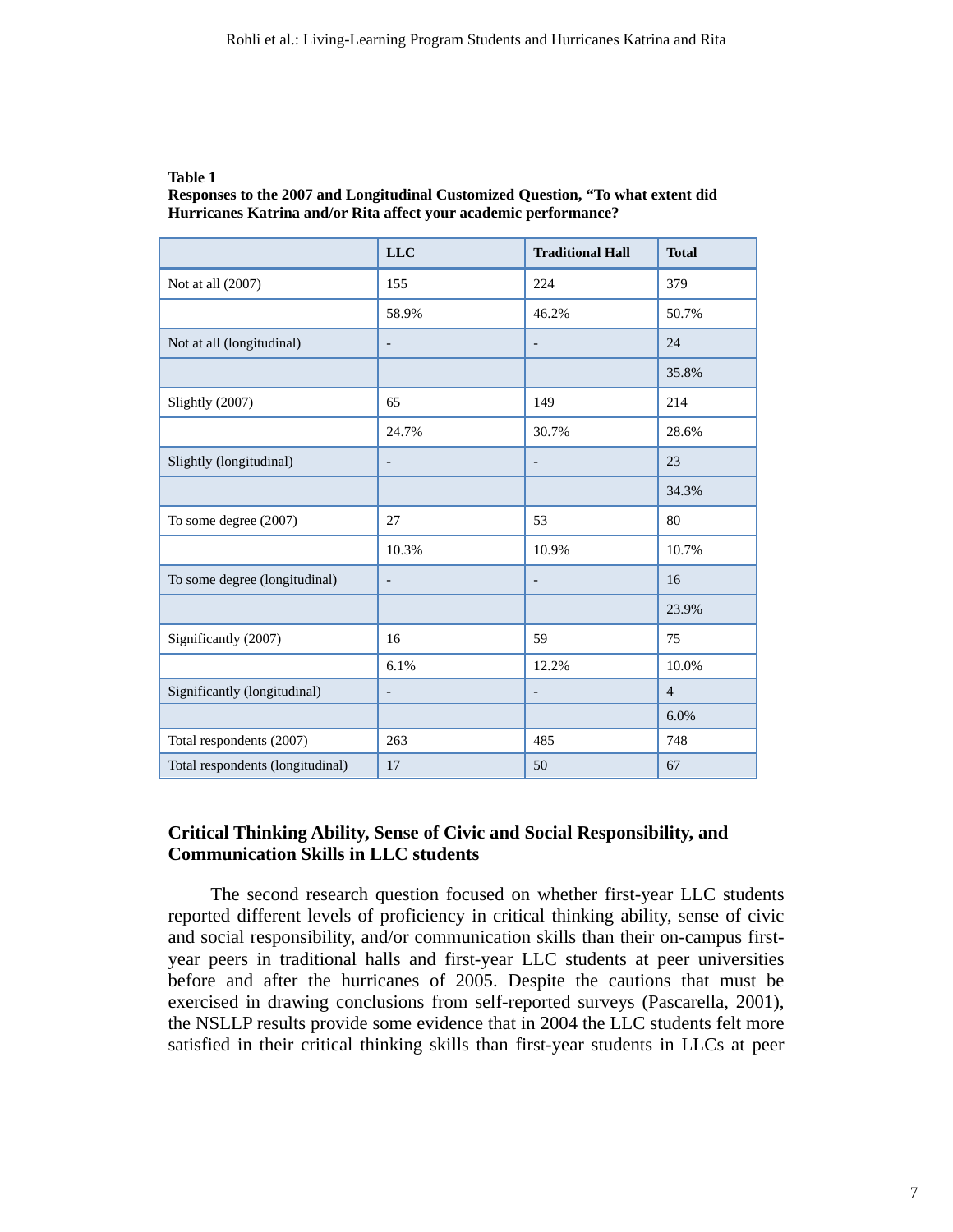institutions. Scores on all five performance indicators exceeded those of LLC students at peer schools. However, only one of these differences—growth in personal philosophy—was statistically significant (Table 2). Although the institution's traditional hall students scored similarly to its LLC students, the LLC students did score significantly higher on one performance indicator, critical thinking/analysis abilities (Table 2). However, by 2007 there were no statistically significant differences in performance indicators for critical thinking (Table 2).

#### **Table 2**

| Results of National Study of Living-Learning Programs (NSLLP) on Performance Indicators |  |
|-----------------------------------------------------------------------------------------|--|
| of Critical Thinking Skills                                                             |  |

| <b>Performance</b>                       | 2004              |                    | 2007     |            |                    |          |
|------------------------------------------|-------------------|--------------------|----------|------------|--------------------|----------|
| <b>Indicator</b>                         | <b>LLC</b>        | <b>Traditional</b> | Peer LLC | <b>LLC</b> | <b>Traditional</b> | Peer LLC |
| Critical thinking/<br>analysis abilities | 2.93 <sup>1</sup> | 2.75               | 2.90     | 2.89       | 2.83               | 2.92     |
| Application of<br>knowledge abilities    | 3.15              | 3.10               | 3.10     | 3.12       | 3.07               | 3.11     |
| Growth in cognitive.<br>complexity       | 2.86              | 2.90               | 2.79     | 2.91       | 2.95               | 2.86     |
| Growth in liberal<br>learning            | 2.60              | 2.62               | 2.53     | 2.77       | 2.76               | 2.70     |
| Growth in personal<br>philosophy         | 2.92 <sup>1</sup> | 2.96               | 2.82     | 2.98       | 2.98               | 2.90     |

Measures LLC students vs. traditional hall students at LSU vs. LLC students at a peer university, using a scale of 1 to 4. Source: National Study of Living-Learning Programs

<sup>1</sup>Significantly above the lower of the two comparison groups ( $p < 0.05$ ).

Some evidence also exists that the LLC students felt a dulled sense of community and social responsibility between 2004 and 2007. In 2004, the students scored significantly higher on these measures than did their peers in oncampus traditional halls and students at LLCs at peer universities (Table 3).

But, by 2007 these differences either disappeared or were not measured. This result is particularly disappointing in the wake of opportunities for community involvement for rebuilding after the storms. The extent to which these results are attributable to the extraordinary psychological impact of the storms vs. any institution's capacity to promote service on this scale is debatable, but what we don't see is an increase in students' perceptions about their critical core outcomes.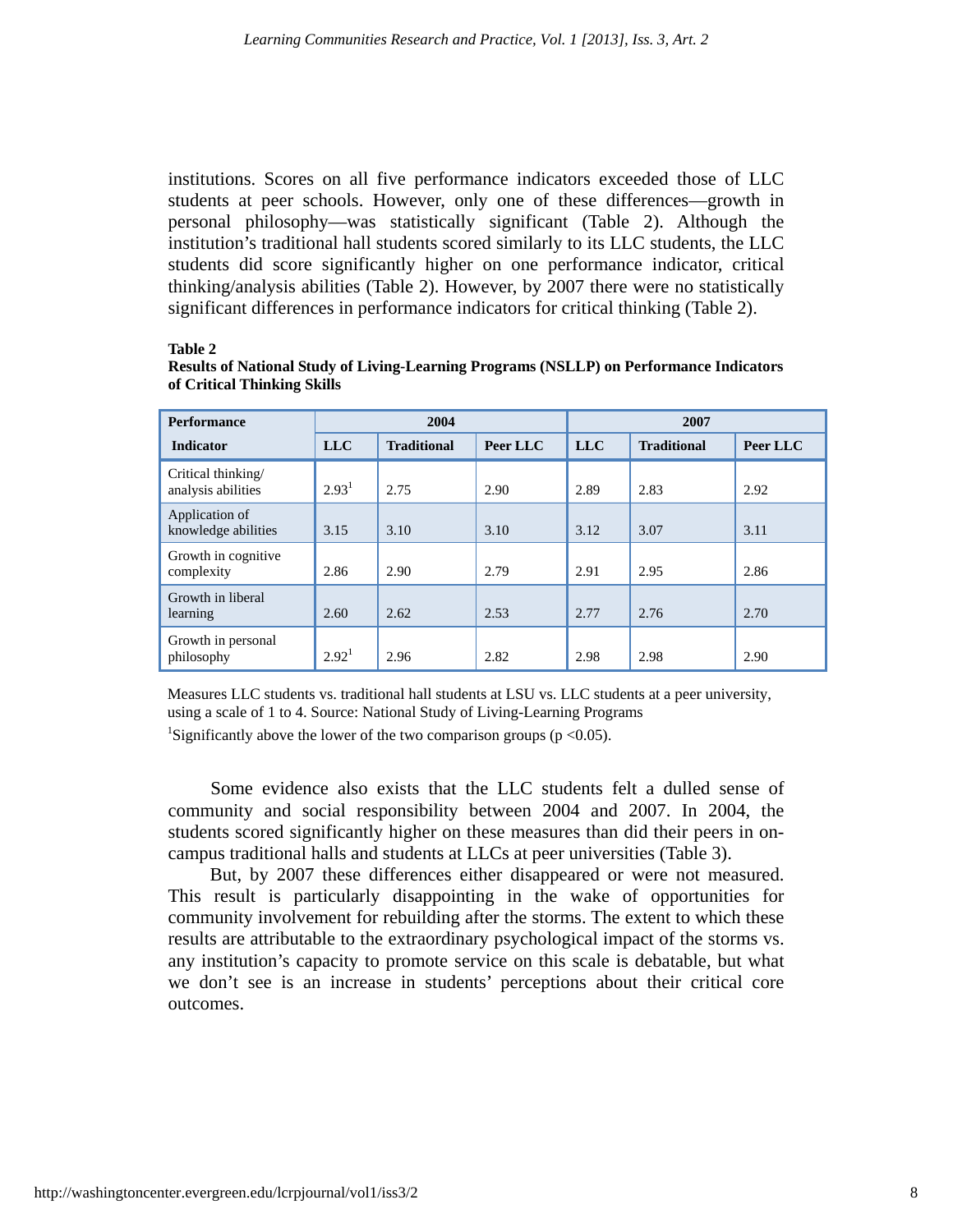| <b>Performance</b>                                | 2004              |                    |          | 2007       |                    |           |
|---------------------------------------------------|-------------------|--------------------|----------|------------|--------------------|-----------|
| <b>Indicator</b>                                  | LLC               | <b>Traditional</b> | Peer LLC | <b>LLC</b> | <b>Traditional</b> | Peer LLC  |
| <b>Sense of civic</b><br>engagement               | 3.71 <sup>1</sup> | 3.62               | 3.61     | 2.92       | 2.87               | 2.92      |
| <b>Sense of civic</b><br>empowerment <sup>2</sup> | 4.12 <sup>1</sup> | 4.05               | 3.99     | <b>NA</b>  | <b>NA</b>          | <b>NA</b> |

| Table 3                                                                                  |  |
|------------------------------------------------------------------------------------------|--|
| <b>Results of NSLLP on Performance Indicators of Community and Social Responsibility</b> |  |

Measures LLC students vs. traditional hall students at LSU vs. LLC students at a peer university, using a scale of 1 to 4. Source: National Study of Living-Learning Programs

<sup>1</sup>Significantly above both comparison groups ( $p < 0.05$ ).

Communication skills also declined between 2004 and 2007. Scores for the university's LLC students were significantly higher than for their peers in oncampus traditional halls in three of the five indicators in 2004: communication with peers about academic and socio-cultural issues, and faculty mentorship. But by 2007, they were only significantly higher in one of the five indicators. Likewise, the 2004 scores for faculty mentorship and academic-peer communication significantly exceeded those of students at peer university LLCs, but by 2007, these differences were no longer significant (Table 4).

The finding that in 2007 the university LLC students reported significantly *less* course-related faculty interaction than the students in the other two groups raises considerable concern. In addition to the possibility that the storms had an impact on LLC students' ability to interact with faculty, it is feasible that (1) the LLC students underestimated the number of interactions with faculty; (2) were unclear about whether a program participant was a faculty member; or (3) peer interaction on course-related matters came at the expense of faculty interaction. Some evidence does support (1) and (2), as results from a customizable question on the 2007 NSLLP revealed that LLC students were more likely than their traditional hall peers to interact with faculty (Table 5).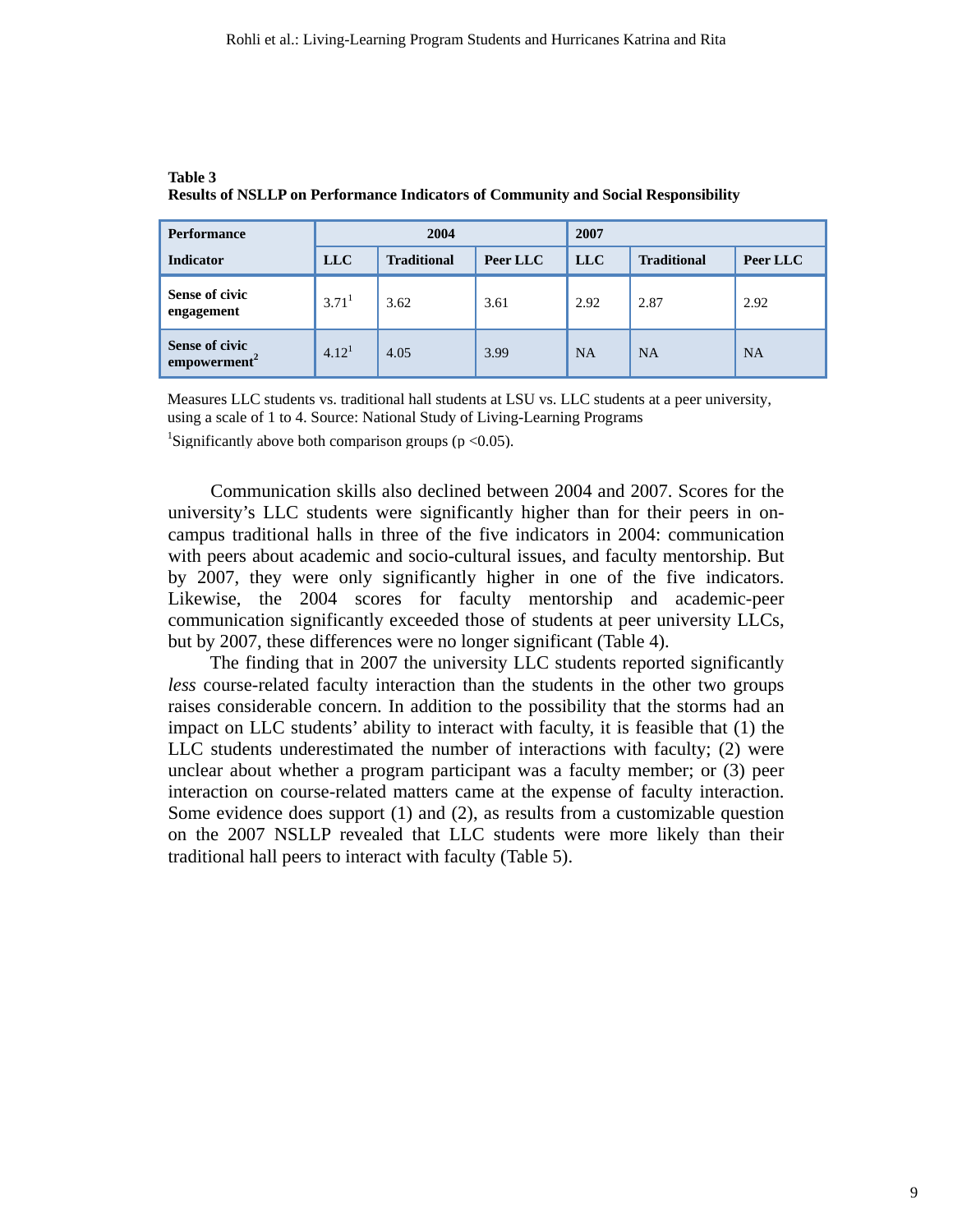| <b>Performance</b>                                | 2004              |                    | 2007     |                   |                    |          |
|---------------------------------------------------|-------------------|--------------------|----------|-------------------|--------------------|----------|
| <b>Indicator</b>                                  | <b>LLC</b>        | <b>Traditional</b> | Peer LLC | <b>LLC</b>        | <b>Traditional</b> | Peer LLC |
| Discussed<br>academic/career issues<br>with peers | $3.37^{2}$        | 3.19               | 3.28     | 3.32 <sup>1</sup> | 3.18               | 3.27     |
| Discussed socio-cultural<br>issues with peers     | 2.53 <sup>1</sup> | 2.30               | 2.58     | 2.46              | 2.35               | 2.54     |
| Course-related faculty<br>interaction             | 2.12              | 2.12               | 2.15     | $1.80^{3}$        | 1.90               | 1.89     |
| Faculty mentorship                                | $1.39^{2}$        | 1.28               | 1.33     | 1.39              | 1.41               | 1.45     |
| Positive peer diversity<br>interactions           | 2.07              | 2.07               | 2.16     | 2.31              | 2.31               | 2.50     |

## **Table 4 Results of NSLLP on Performance Indicators of Communication Skills**

Measures LLC students vs. traditional hall students at LSU vs. LLC students at a peer university, using a scale of 1 to 4. Source: National Study of Living-Learning Programs

<sup>1</sup>Significantly above the lower of the two comparison groups ( $p < 0.05$ ).

<sup>2</sup>Significantly above both comparison groups ( $p < 0.05$ ).

<sup>3</sup>Significantly below both comparison groups ( $p < 0.05$ ).

#### **Table 5**

**Responses to the 2007 Customized Question, "In what ways have you interacted with faculty in your residence hall environment (select all that apply)."** 

|                                     | <b>LLC</b> | <b>Traditional Hall</b> | <b>Total</b> |
|-------------------------------------|------------|-------------------------|--------------|
| Office hours in the residence halls | 61         | 42                      | 103          |
|                                     | 23.74%     | 8.88%                   | 14.11%       |
| Program offered by the faculty      | 59         | 70                      | 129          |
|                                     | 22.96%     | 14.80%                  | 17.67%       |
| Program presented by the faculty    | 57         | 66                      | 123          |
|                                     | 22.18%     | 13.95%                  | 16.85%       |
| Informal meeting/gathering          | 102        | 151                     | 253          |
|                                     | 29.69%     | 31.92%                  | 34.66%       |
| Study group                         | 42         | 20                      | 62           |
|                                     | 16.34%     | 4.23%                   | 8.49%        |
| <b>Other</b> (specify)              | 6          | 21                      | 27           |
|                                     | 2.33%      | 4.44%                   | 3.70%        |
| <b>None</b>                         | 102        | 259                     | 361          |
|                                     | 39.69%     | 54.79%                  | 49.45%       |
| <b>Total</b>                        | 257        | 473                     | 730          |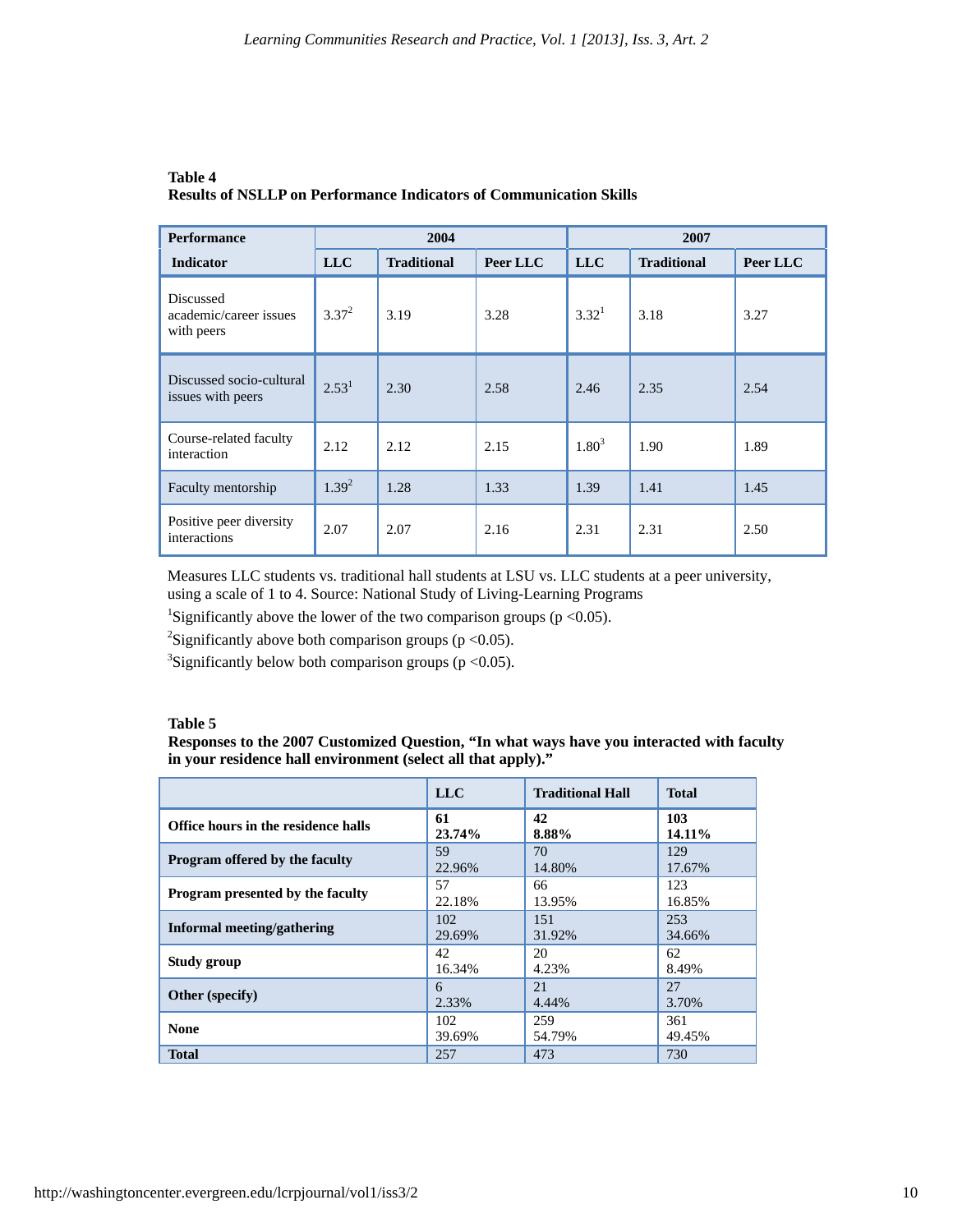## **Discussion**

These findings may be useful to Student Life and Academic Affairs professionals, as an improved understanding of the effects of disasters on college students has become a more widely recognized critical need. However, caution should be exercised in the interpretation of results for several reasons. First, the use of GPA data as an indicator of academic performance in general, is not without its difficulties (Noble & Sawyer, 2002). Moreover, in this particular case, it is difficult to isolate the storms' impact on academic performance using only GPA data, for several reasons: (1) In some cases, resulting negative behavior may have not been demonstrated for months after the actual storms occurred; (2) the university offered programs and services to assist with coping, and these may have helped students academically; (3) students' resilience may have allowed them to compartmentalize issues easily, especially if they have short-term goals; and (4) it is possible that the old adage "misery loves company" could have been helpful to these students academically. The provision of special programs and services, along with the opportunity to interact with other students in similar situations, may have helped them maintain focus for the short term. Because the students are all likely to have felt "deprived" in one way or another, the absence of a "relative deprivation effect" may have helped them to cope with the disasters. Additional analyses are necessary to confirm the hurricanes' impact on the students.

Another limitation to the interpretation of results is that the extent to which particular interventions aided in the students' coping mechanisms for nonacademic stresses remains unclear. The faculty and professional staff assigned to the LLCs clearly spent additional time with the students—one faculty member opened her home for nearly a month to a student participant's hurricane-displaced family—but to what extent did these efforts help? While individual co-curricular programs in the hall and other campus services and programs outside the hall were undoubtedly beneficial to the students' academic, social, emotional, and cognitive adjustment, it seems, anecdotally at least, that the mere presence of a support structure in the community may have played a stronger role than any particular co-curricular program or service. Further research is needed to quantify the relative importance of the community vis-à-vis particular programs within and outside the community.

Lessons to be learned by the host institution and at institutions that may serve as future hosts of student disaster victims are many. First, disasters can academically and/or affectively impact students, or at least the students will report such. The university's aid is probably helpful, especially aid that places students in an environment with supportive staff and peers. The LLCs are good examples of this kind of support. Universities are doubtlessly aware that many students may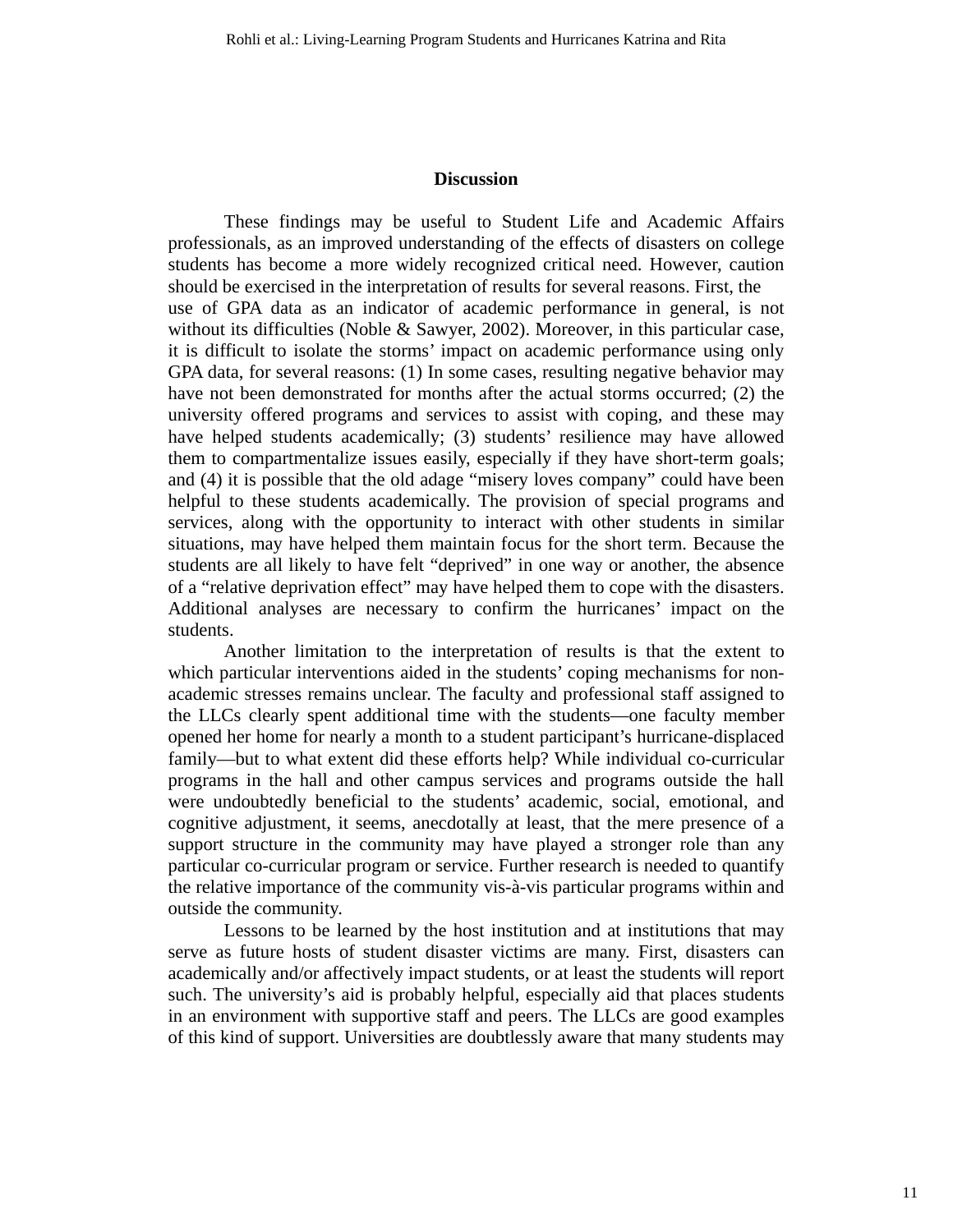have their own support structure and do not need university assistance. However, some students may lack support, especially entering freshmen who have yet to develop social networks and capital in their new environments. These circumstances place them at more significant risk in the event of a disaster. This provides a good reason why some entering students should consider living on campus in Residential College/LLC-like housing.

## **Summary/Conclusions**

In 2005, Hurricanes Katrina and Rita disrupted life substantially in the affected region. This research analyzed GPA and self-reported survey data for students living on campus at LSU to assess the degree to which academic development of full-time, degree-seeking, first-year students may have been impacted by the hurricanes. Longitudinal data were also used to track long-term impacts of the storms on those on-campus, first year students' individual development. Results identify no obvious relationship between GPA and the storms, but there is some suggestion of a potential impact among in-state students and among university honors college students.

Over the 2004-2007 period, incoming LLC students' self-perceived academic development appeared to suffer relative to LLC students at peer institutions that were not affected by hurricanes. However, longitudinal analysis revealed no evidence of significant long-term negative impacts on individual development except in their sense of community and social responsibility. More direct cause-effect relationships between the storms and the academic performance should be sought.

Our results invite hypotheses that should be tested in future research on the academic response to natural or human-induced disasters. Because it is unrealistic to expect that there were no impacts on the students, future research should investigate the reason for the lack of a stronger GPA decline during the "hurricane semester" of fall 2005. Such research should also investigate the reasons for the steeper decline in GPA for honors students than for traditional hall students. One possible explanation for this might be that gifted students are more emotionally sensitive to hardship. Proponents (e.g. Silverman, 2000) of this theory have noted that gifted students' schoolwork can suffer significantly when they are distressed. Perhaps Katrina/Rita's impact coupled with the Honors' college's already challenging workload caused such distress, which in turn disproportionately affected the gifted students' GPAs.

Nevertheless, it is also possible that being in school with peers in the same situation may have created a latent sense of normalcy and community for students to the extent that academics became an "escape". This refuge might not even be reflected by the students' own perceptions, but the distraction may have severely affected the highest-achieving students. Perhaps the student interventions by the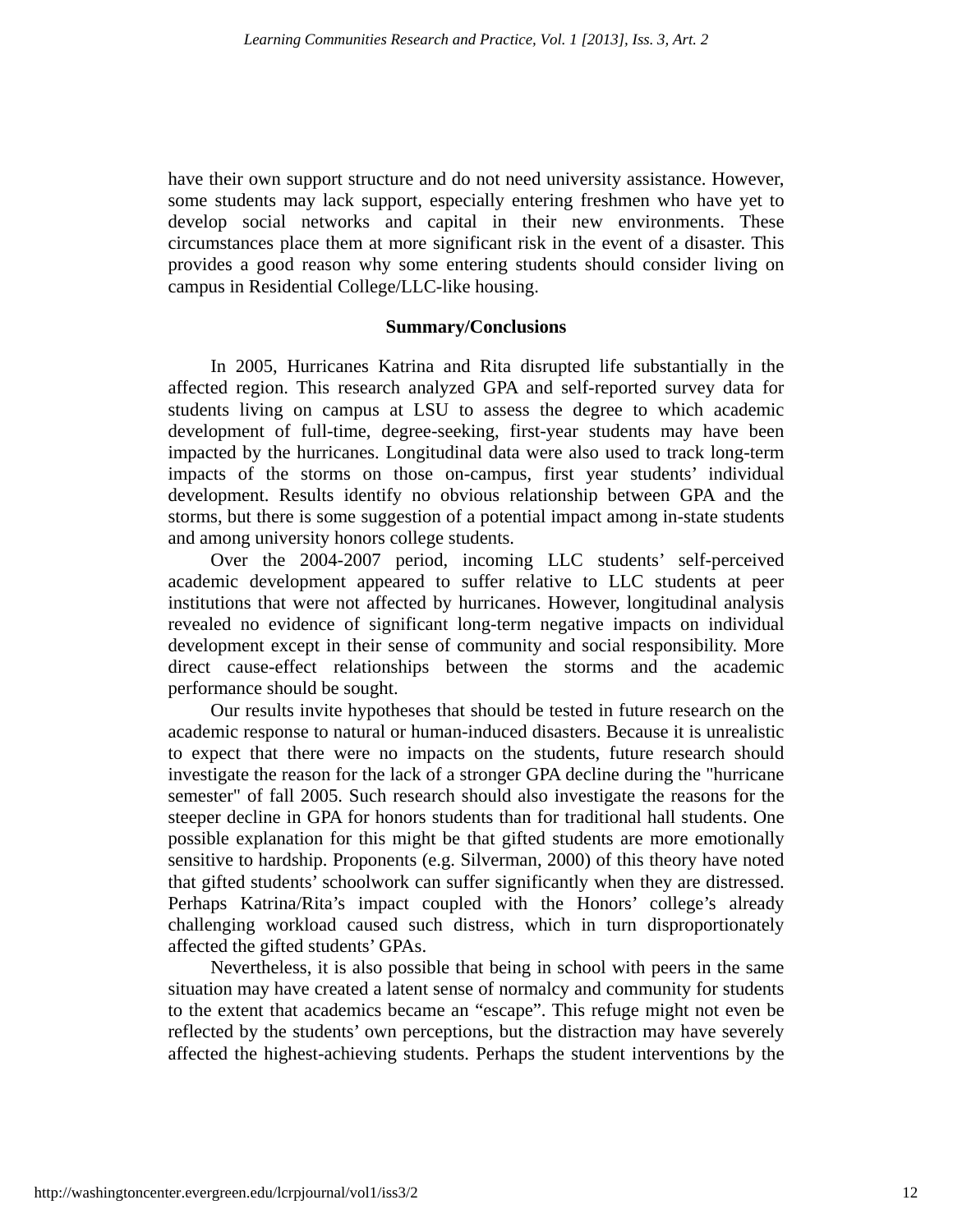host university, including providing needs as basic as food while electricity was unavailable, helped some students more than they realized. Future research should also assess more directly the degree to which university-sponsored intervention programs, including the LLCs, mitigate academic impacts of natural disasters, community tragedies, and personal difficulties.

Our results also suggest that students (especially those living on campus) may have actually benefitted from their housing arrangement relative to some other citizens in the area, who may have been displaced far from their homes and/or housed in uncomfortable temporary arrangements. Similarly, future research should also compare academic performance for those student disaster victims who remained at nearby universities vs. those who were displaced farther away, perhaps lost in a crowd of unaffected students. Anecdotal evidence suggests increased unity and surprising success among university athletic teams from the affected area who were required to practice and compete at distant locations. For example, the University of New Orleans baseball team completed a 30-28 season in 2006, even after having had fall practices severely disrupted. The team participated in the regional playoffs in both 2007 and 2008.

Regardless, this research has shown that assessing the 2005 hurricanes' academic impacts is complicated, involving many variables affecting a varied group of people. The resulting cathartic experience for both the displaced students and the students only indirectly affected by the disasters may have enhanced retention and graduation rates. The fall semester of 2005 undoubtedly enriched the student and faculty experience by demonstrating that coping with unexpected tragedies and moving forward is indeed a part of the educational experience.

### **References**

- Cox, B. E., & Orehovec, E. (2007). Faculty-student interaction outside the classroom: A typology from a residential college. *Review of Higher Education*, *30*(4), 343-362.
- Crawford, B. E., Kahn, M. J., Gibson, J. W., Daniel, A. J., & Krane, N. K. (2008). Impact of Hurricane Katrina on medical student academic performance: The Tulane experience. *American Journal of the Medical Sciences*, *336*(2), 142-146.
- Dicarlo, R. P., Delcarpio, J. B., & McClugage, S. G. (2008). Changes in undergraduate medical education, admissions, and student outcomes at LSU School of Medicine: Three years after Katrina. *American Journal of the Medical Sciences*, *336*(2), 147-150.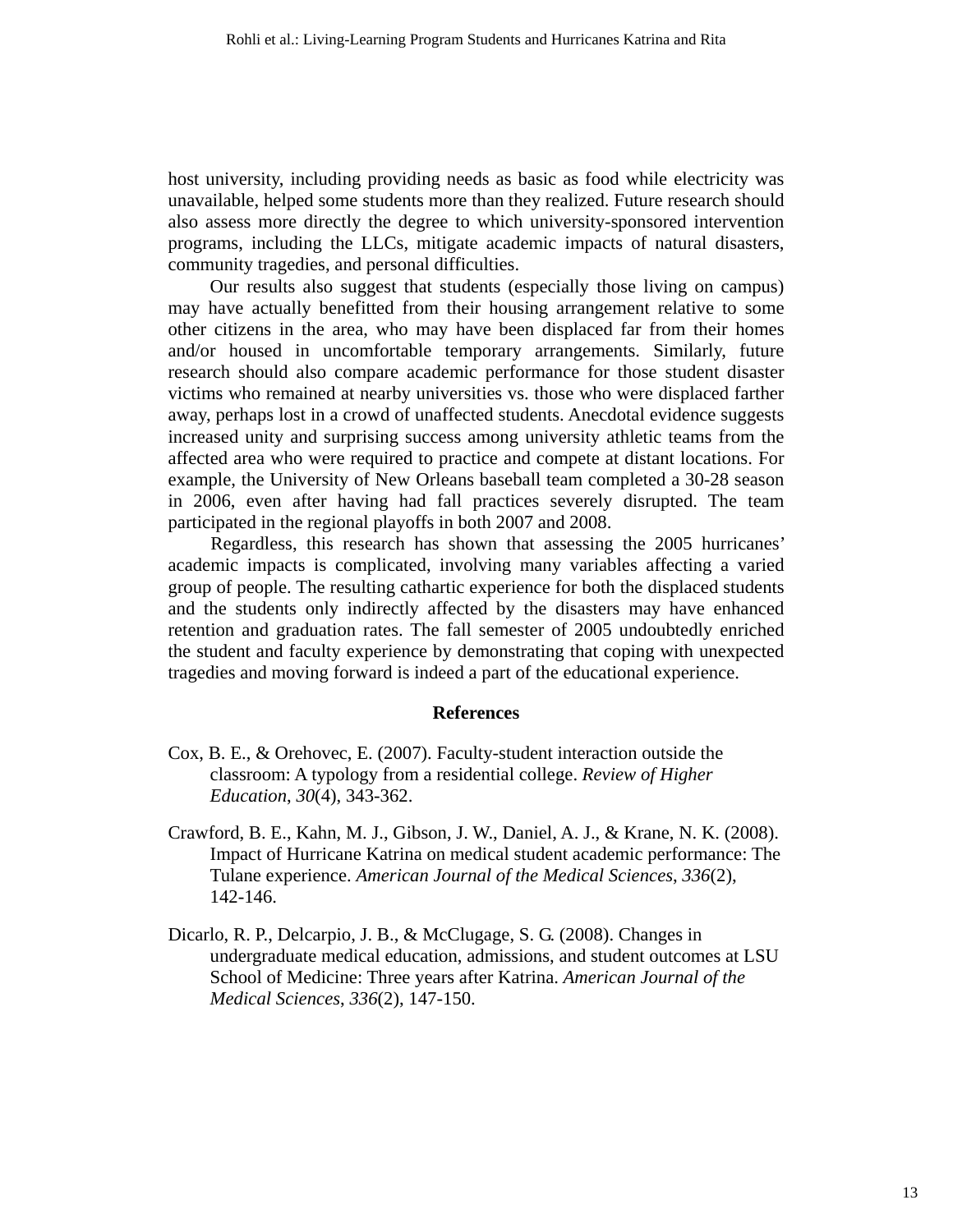- Dicarlo, R.P., Hilton, C. W., Chauvin, S. W., Delcarpio, J. B., Lopez, F. A., McClugage, …. & Hollier, L. H. (2007). Survival and recovery: Maintaining the educational mission of the Louisiana State University School of Medicine in the aftermath of Hurricane Katrina. *Academic Medicine*, *82*(8), 745-756.
- Dong, S. (2005). The impact of residential learning communities at four-year, public, Midwest universities on students' self-reported levels of civic engagement. Unpublished doctoral dissertation, Bowling Green State University, Bowling Green, OH.
- Facione, P., Facione, N., & Giancarlo, C. (2001). *CCTDI inventory manual*. Millbrae, CA: California Academic Press.
- Gill, D. A., Ladd, A. E., Cross, G. W., Fee, V., Edwards, J. F., Marszalek, J., … & Wells-Parker, E. (2006). Impacts of Hurricane Katrina on Mississippi State University students. In Natural Hazards Center, University of Colorado (Ed.), *Learning from catastrophe: Quick response research in the wake of Hurricane Katrina*. Boulder, CO: University of Colorado, 373-402.
- Gortner, E. M., & Pennebaker, J. W. (2003). The archival anatomy of a disaster: Media coverage and community-wide health effects of the Texas A&M bonfire tragedy. *Journal of Social and Clinical Psychology*, *22*(5), 580-603.
- Inkelas, K. K., Daver, Z. E., Vogt, K. E., & Leonard, J. B. (2007). Living-learning programs and first-generation college students' academic and social transition to college. *Research in Higher Education*, *48*(4), 403-434.
- Inkelas, K.K., Johnson, D., Lee, Z., Daver, Z., Longerbeam, S., Vogt, K., & Leonard, J. B. (2006a). The role of living-learning programs on students' perceptions of intellectual growth at three large universities. *NASPA Journal*, *43*(1), 115-143.
- Inkelas K.K., Soldner, M., Longerbeam, S., & Brown-Leonard, J. (2008). Differences in student outcomes by types of living-learning programs: The development of an empirical typology. *Research in Higher Education*, *49*(6), 495-512.
- Inkelkas, K.K., Vogt, K., Longerbeam, S., Owen, J., & Johnson, D. (2006b). Measuring outcomes of living-learning programs: Examining college environments and student learning and development. *Journal of General Education*, *55*(1), 40-76.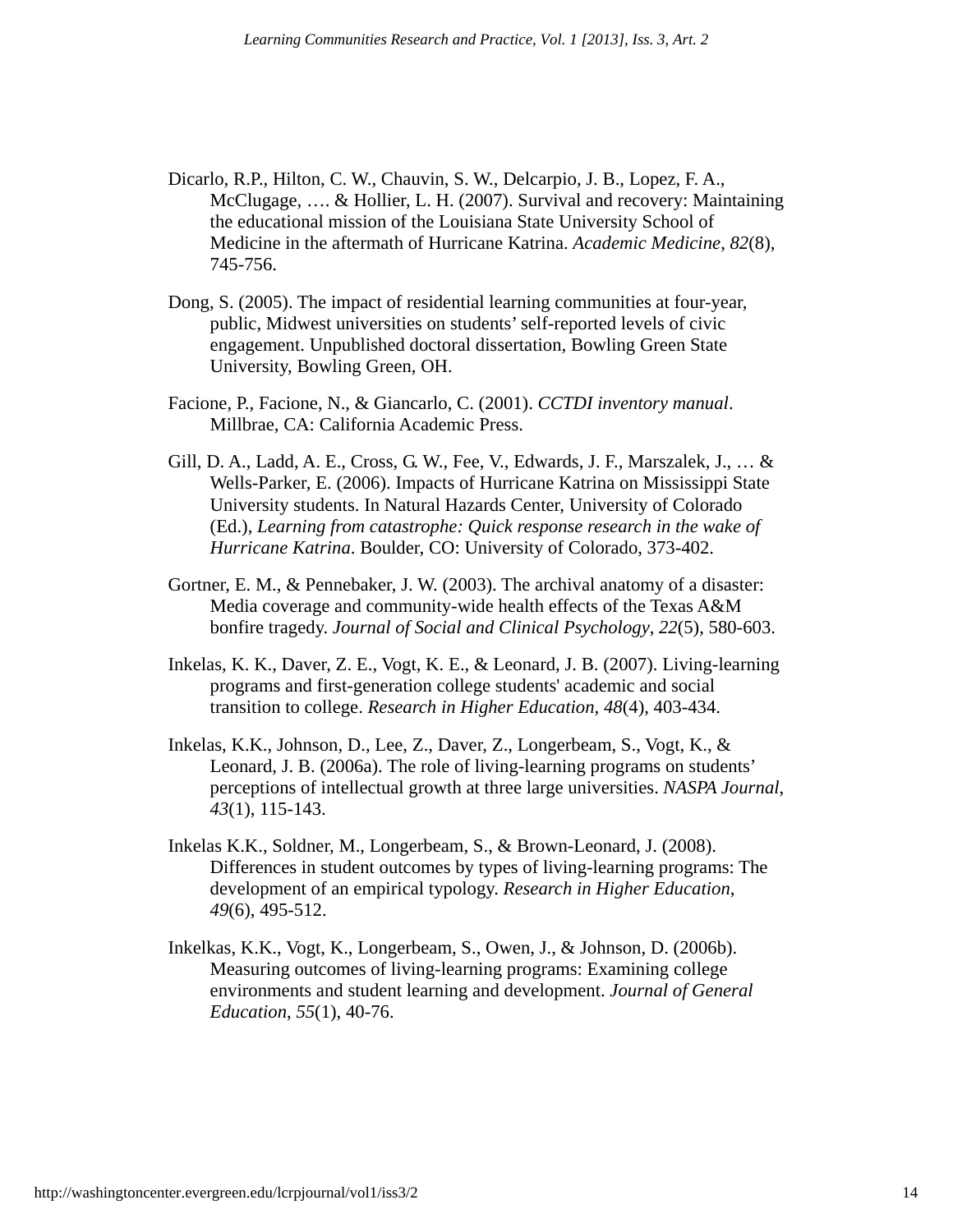- Inkelas, K.K., & Weisman, J. (2003). Different by design: An examination of student outcomes among participants in three types of living-learning programs. *Journal of College Student Development*, *44*(3), 335-368.
- Johnson, D. R., Soldner, M., Brown-Leonard, J., Alvarez, P., Inkelas, K. K., Rowan-Kenyon, H., & Longerbeam, S. (2007). Examining sense of belonging among first-year undergraduates from different racial/ethnic groups. *Journal of College Student Development*, *48*(5), 525-542.
- Kishore, V., Theall, K. P.; Robinson, W., Pichon, J., Scribner, R., Roberson, E., & Johnson, S. (2008). Resource loss, coping, alcohol use, and posttraumatic stress symptoms among survivors of Hurricane Katrina: a cross-sectional study. *American Journal of Disaster Medicine***,** *3*(6), 345-357.
- Krane, N. K., Kahn, M. J., Markert, R. J., Whelton, P. K., Traber, P. G., & Taylor, I. L. (2007). Surviving Hurricane Katrina: Reconstructing the educational enterprise of Tulane University School of Medicine. *Academic Medicine*, *82*(8), 757-762.
- Ladd, A. E., Gill, D. A., & Marzalek, J. (2007). Riders from the storm: Disaster narratives of relocated New Orleans college students in the aftermath of Hurricane Katrina. *Journal of Public Management and Social Policy*, *13*(2), 51-80.
- Longerbeam, S. D., & Sedlacek, W. E. (2006). Attitudes toward diversity and living-learning outcomes among first- and second-year college students. *NASPA Journal*, *43*(1), 40-55.
- Noble, J. & Sawyer, R. (2002). *ACT research report series: Predicting different levels of academic success in college using high school GPA and ACT composite scores*. Iowa City, IA: ACT, Inc. Retrieved on June 16, 2013 from http://www.act.org/research/researchers/reports/pdf/ACT\_RR2002-4.pdf
- Pascarella, E. T. (2001). Using student self-reported gains to estimate college impact: A cautionary tale. *Journal of College Student Development*, *42*(5), 488-492.
- Pascarella, E.T. & Terenzini, P. T. (1991). *How college affects students: findings and insights from twenty years of research*. San Francisco, CA: Jossey-Bass.
- Pasque, P. A., & Murphy, R. (2005). The intersections of living-learning programs and social identity as factors of academic achievement and intellectual engagement. *Journal of College Student Development*, *46*(4), 429-441.